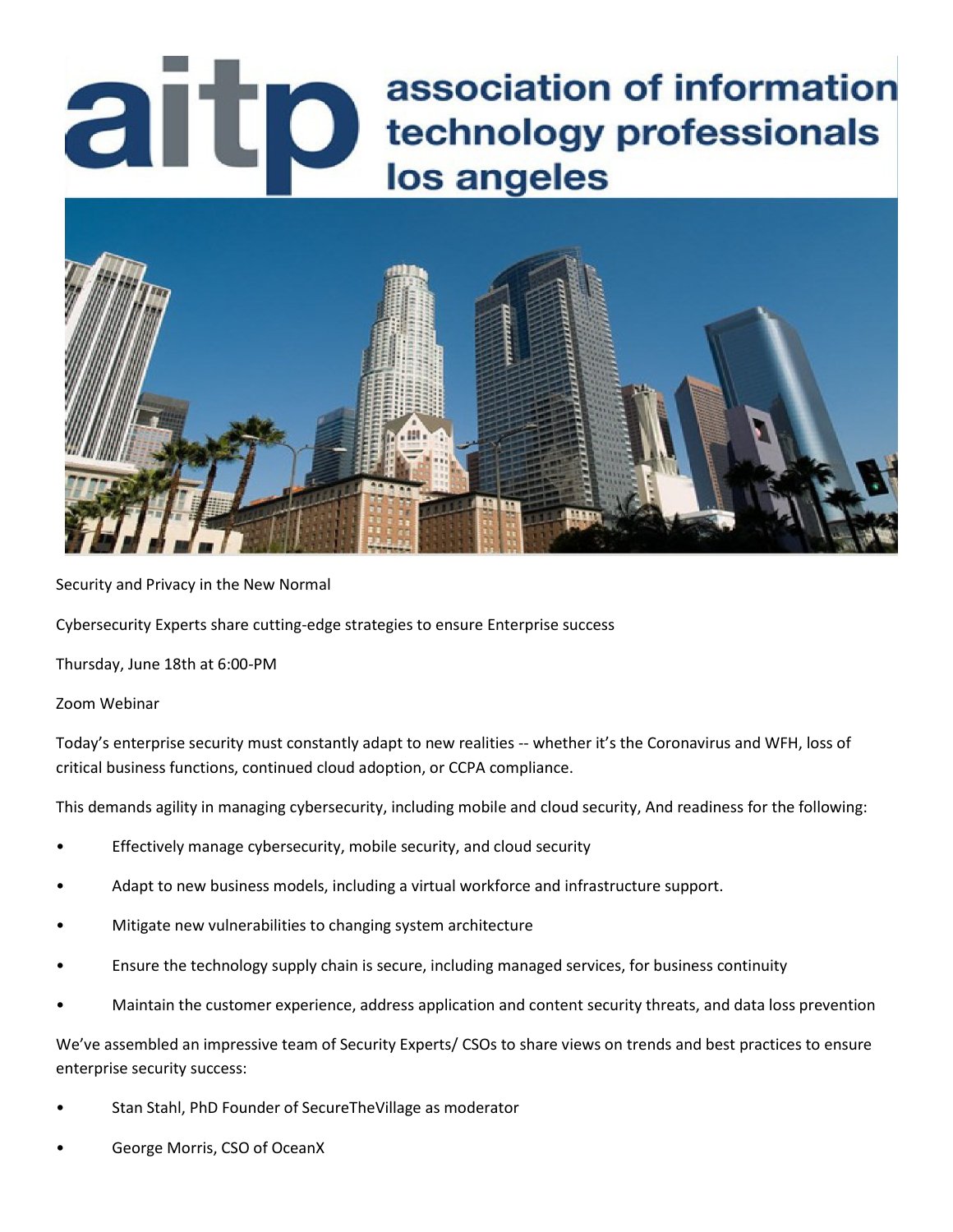- Eugene Tang, Senior Manager of Policy and Governance at Amazon Studios
- Lakshmi Sharma, Director of Product Management for Networking in Google Cloud
- Sam Sukhon, CISO- Risk Management Advisory, Intelligints, LLC

Each panelist will present dimensions of security they are passionate about – with clear implications for protecting your own enterprise data. They will be sharing a vision of the future that is unfolding right now!

Advance registration is required for this Zoom webinar.

Get the latest event details at: https://lnkd.in/dxam8jj

### ABOUT OUR SPEAKERS

Dr. Stan Stahl – Co-founder, Citadel Information Group and Founder, Secure the Village

Stan founded SecureTheVillage as a nonprofit community-based response to the cybercrime and privacy crisis.

Stan is also co-founder of Citadel Information Group, an information security management firm recently acquired by top-100 CPA firm Miller Kaplan.

In addition to community leadership through SecureTheVillage, Stan serves on Advisory Boards of LA Cyber Lab and Pepperdine Graziadio Business School's innovative Cyber Risk Certificate Program.

An information security pioneer, Stan began his career securing teleconferencing at the White House and the communications network controlling our nuclear weapons arsenal. Stan received his mathematics Ph.D. from The University of Michigan.

Lee George Morris -- Chief Security Officer, OceanX, LLC

George is an experienced CSO with 30+ years leading Infrastructure, Security and Compliance teams through an everchanging world of risk. Focused today on growing the security, risk management and compliance functions for OceanX, LLC, George has built his career working in major enterprises like IBM, Toyota, Paramount Pictures, World Vision International and Health Net.

A network engineer by trade, George understands that a secure strategy is only as strong as the operations and tactics underneath, and is a trusted advisor when it comes to architecting and operating secure platforms. With 9 PCI Level 1 audits and innumerable SOC1/SOC2 audits under his belt, George is also a glutton for punishment.

OceanX, LLC partners with some of the world's most recognizable direct-to-consumer (DTC) and B2B brands to help launch, grow and scale their programs. From a customers' credit card pre-authorization to product hitting the customer doorstep, the OceanX platform offers significant advantages with DTC solutions that include Order & Subscription Management, Modern Fulfillment, E-Commerce, Customer Care and rich Customer Analytics.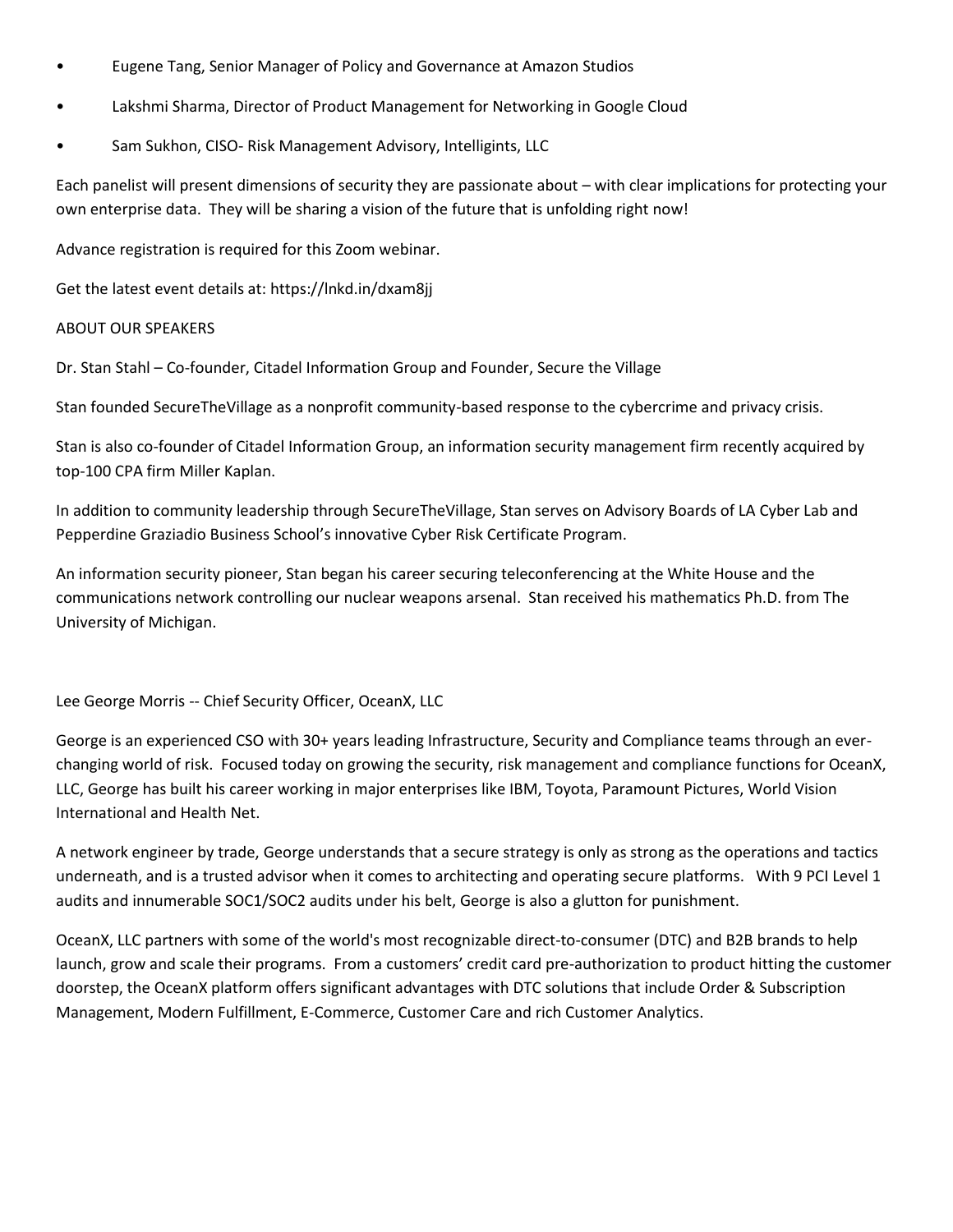## Lakshmi Sharma, Director of Product Management for Networking -- Google Cloud

Lakshmi is the Director of Product Management for Networking in Google Cloud and among many areas responsible for End to End Customer Experience for Networking Services, Network Infrastructure and Solutions crossing multiple Industry Verticals and horizontals including Security, Compute, Databases , Storage, Smart Analytics, and AI/ML infra"

A public speaker, career coach, DEI advocate and practitioner, and thought leader with decades of experience leading and driving strategy and transformation in Engineering, Business, and IT leveraging people, process and technologies for successful business and cultural outcomes. With many successful & failed products and projects across various sizes of Organizations (Cisco, Brocade, Juniper, RIFT.io, Apcera, Target, Google), Lakshmi has gained expertise driving digital transformation and Cloud Adoption for incumbent and greenfield ventures.

Creating an equal opportunity and happy environment for all to live and work motivates and energizes her. She does this by helping people and society through sharing knowledge and creating opportunities for those who don't have easy access to those resources or did not have a variety of experiences to manage and handle changes and challenges at work and life

Eugene Tang, Senior Manager of Policy and Governance at Amazon Studios

Eugene Tang is the Senior Manager of Policy and Governance at Amazon Studios. He is an industry-leading expert in content security with a distinguished, nearly 15 year history of working with top-tier film and television production teams. Eugene is responsible for managing the studio's risk to its content, investigating pre-release leaks and improving and documenting new, secure workflows. He is also Studio Representative to the FBI Cyberhood Watch and to the Motion Picture Association.

Sam Sukhon, CISO- Risk Management Advisory, Intelligints, LLC

Mr. Sukhon is the CISO and founder at Intelligints, a Cybersecurity focused solutions company in the business of Cybersecurity strategy, design, implementation and alerting (MSSP). Prior to founding Intelligints, Mr. Sukhon was a Principal of Information Technology at Ares Management, a leading financial organization with approximately \$125 billion in assets under management, where he led Security Engineering, SecOps, Systems Engineering, Architecture, Desktop Engineering, Operations, and Servicedesk teams globally. He also was a management member at various local and International firms where he focused on consulting and managing enterprise information technology operations and IT departments like IBM, Universal Studios, and The Capital Group. Additionally, Mr. Sukhon has instructed information technology classes at the University of California, Irvine. Mr. Sukhon holds a B.S. from California State University, Long Beach, in Computer Engineering and an M.S. from the University of Phoenix in Computer Information Systems.

July 23rd – Peter Coffee's Annual Forecast – a tech visionary sharing latest innovations in the marketplace and offering insights on their true impact. Learn about trends gaining momentum, and ways to achieve competitive advantage. This joint event with ACM is consistently standing-room only – but this year it's VIRTUAL.

### **About Our Sponsors**

Visibility One - Making it Simple

VisibilityOne Cuts Down Videoconferencing Troubleshooting.

The industry's first UCC monitoring application that goes beyond SNMP. VisibilityOne provides a new layer of information simply not available with standard monitoring tools. Patented business intelligence offers a single, data-rich view, across multiple vendors and cloud services to provide real-time performance, actionable insights, and reporting.